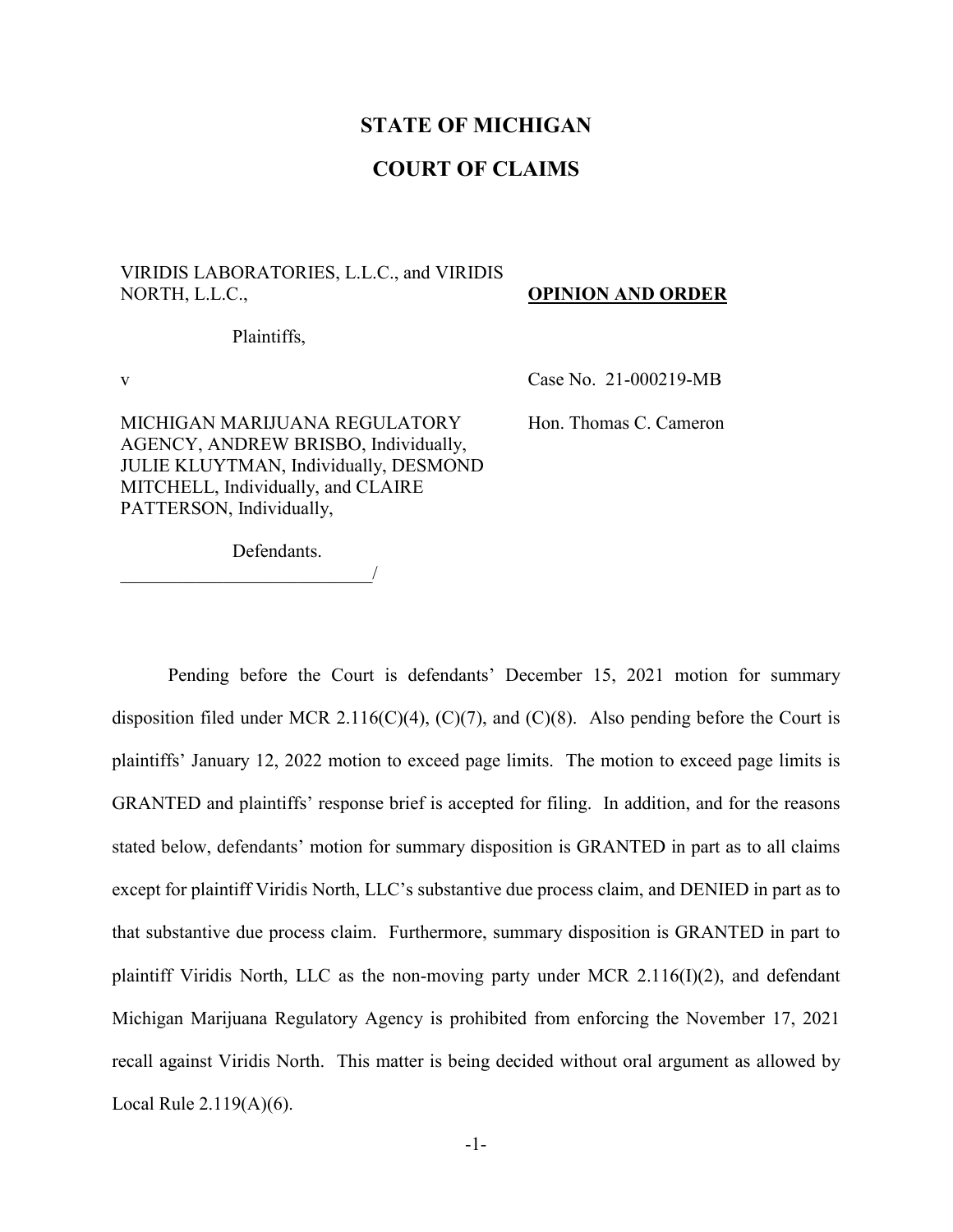#### I. BACKGROUND

## A. THE RECALL OF PLAINTIFFS' PRODUCTS

The pertinent background information is largely set forth in the December 3, 2021 opinion and order issued by predecessor Judge Christopher M. Murray and need not be restated at length herein. In short, plaintiffs are limited liability companies that operate laboratories in Lansing (Viridis Laboratories, LLC) and Bay City (Viridis North, LLC). The entities share a name, but they are otherwise separate entities with separate ownership structures. According to the allegations in the complaint, plaintiffs are "safety compliance facilities" that are licensed under the Medical Marihuana<sup>[1](#page-1-0)</sup> Facilities Licensing Act, MCL 333.27101 *et seq.*, and the Michigan Regulatory and Taxation of Marihuana Act (MRTMA), MCL 333.27951 *et seq*. Defendant Michigan Marijuana Regulatory Agency (MRA) regulates and licenses facilities such as plaintiffs.

This case involves plaintiffs' testing of marijuana products for the presence of bacteria, fungi—such as Aspergillus—and mold. After receiving complaints about the method plaintiffs used to test marijuana products, defendant MRA issued a recall bulletin on or about November 17, 2021. The bulletin recalled all products tested by plaintiffs between August 10, 2021, and November 16, 2021, with limited exceptions not pertinent to this case. The bulletin stated that the recall was issued due to inaccurate or unreliable results in product testing. Plaintiffs allege that the stated reason was a subterfuge and that defendants really intended to dilute plaintiffs' market share and to retaliate against plaintiffs for pursuing a separate administrative complaint against the MRA.

<span id="page-1-0"></span><sup>&</sup>lt;sup>1</sup> While the Legislature uses the "marihuana" spelling, this Court uses the more common "marijuana" spelling, unless quoting from statute or referring to the title of pertinent acts.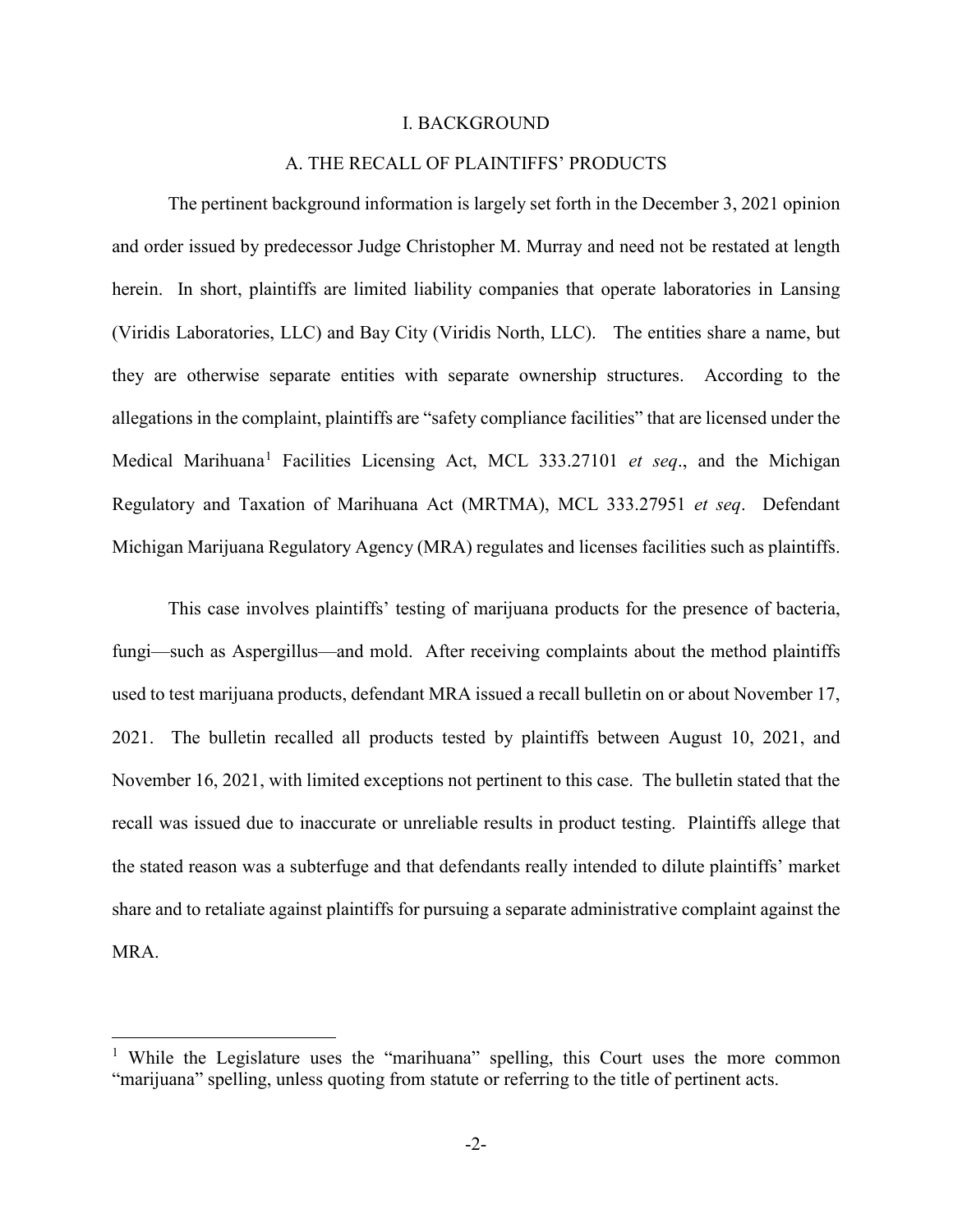### B. PLAINTIFFS' COMPLAINT

Plaintiffs filed a ten-count complaint on November 22, 2021, that names as defendants the MRA and various MRA officials, but in their individual, rather than official, capacities.<sup>[2](#page-2-0)</sup> The complaint takes aim at the recall as well as what plaintiffs have described as "de facto" rules—the "microbial rule" and the "log rule" that it claims are invalid. The complaint alleges that defendants prevented plaintiffs from performing microbial analysis on cannabis products and effectively suspended plaintiffs' licenses. Count I asks for injunctive relief to prevent defendants from enforcing the recall. Count II seeks a writ of mandamus directing the MRA to immediately commence administrative proceedings related to what the complaint describes as the propriety of the MRA's partial suspension of plaintiffs' licenses.

Counts III and IV seek declaratory relief. With respect to Count III, plaintiffs allege that the MRA improperly and arbitrarily created new rules—the "microbial rule" and the "log rule" that are substantively and procedurally invalid. According to plaintiffs, the only relevant rule that has been promulgated in accordance with the appropriate standards is Mich Admin Code, R 420.502(2), but that rule does not provide standards that would allow the MRA to issue a recall notice. Plaintiffs ask the Court to declare that the microbial rule and log rule were created without resort to the notice-and-comment requirements contained within the Administrative Procedures Act (APA), MCL 24.201 *et seq*. They also ask the Court to declare that the purported rules are invalid in their substance because they are arbitrary and capricious.

<span id="page-2-0"></span> $2$  As will be discussed, plaintiffs have since conceded that the claims against the individual defendants should be dismissed.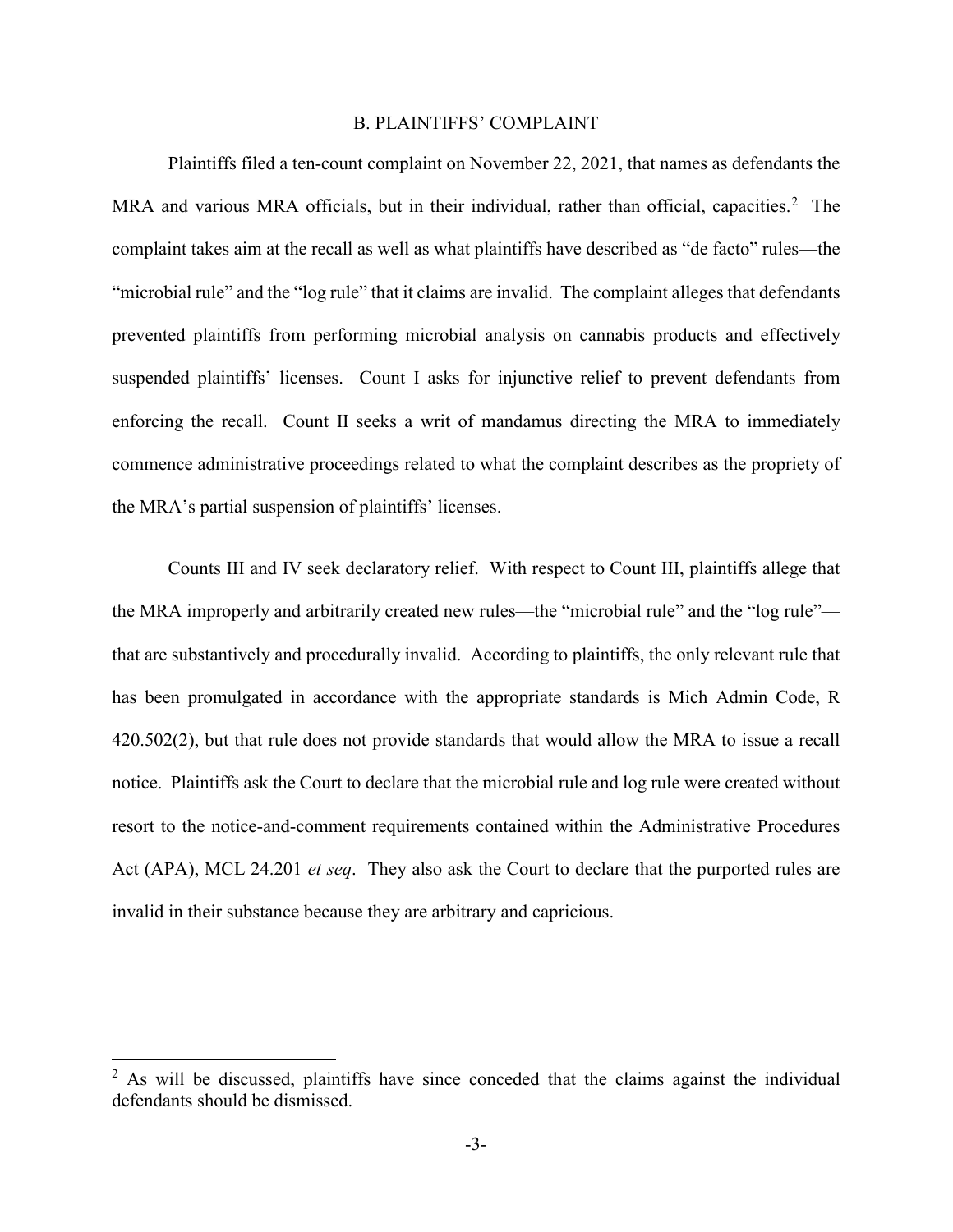The request for declaratory relief in Count IV asks the Court to declare that the MRA lacks authority to summarily restrict a marijuana business license. The complaint alleges that even if the MRA did not "suspend" plaintiffs' licenses, the Court should declare that the MRA does not have the ability to summarily "restrict" a license without following proper procedures. The actions taken by defendant in this case, allege plaintiffs, circumvented the normal procedural safeguards that would accompany a summary suspension and amount to a "contrived mechanism" employed by the MRA to impose restrictions without any procedural safeguards.

Counts V and VI allege procedural and substantive due process violations, respectively. According to the complaint, plaintiffs claim a vested property interest in their licenses issued under the MRA. Defendants denied plaintiffs the procedural protections afforded under the United States and Michigan Constitutions when they restricted or effectively suspended plaintiffs' licenses, according to plaintiffs. This includes, according to ¶¶ 233-234 of the complaint, but is not limited to, the lack of ability to challenge the microbial rule or the log rule. Count VI alleges a substantive due process violation stemming from what plaintiffs allege was wrongful and arbitrary conduct. Paragraph 259 of the complaint alleges that plaintiffs were deprived of their property and liberty interests and that such deprivation will continue if defendants are not prevented from enforcing the microbial rule or log rule.

Count VII of the complaint alleges a violation of plaintiffs' right to equal protection under the United States and Michigan constitutions. This count alleges that plaintiffs were treated differently from other similarly situated safety compliance facilities. The complaint cites an alleged incident where another laboratory purportedly admitted to falsifying records; however, that laboratory did not face a recall like the one issued against plaintiffs.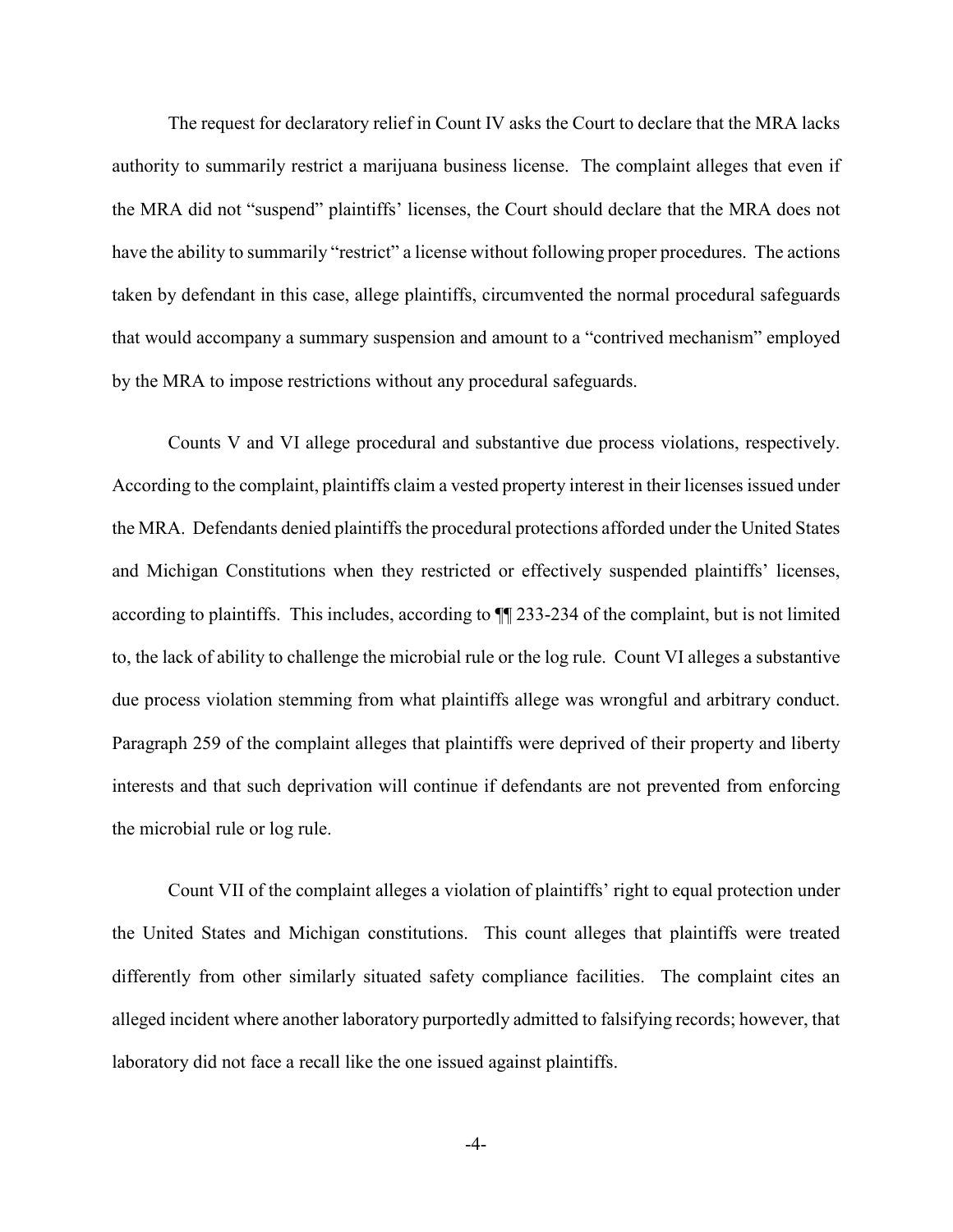The remaining counts are asserted against defendants Julie Kluytman, Desmond Mitchell, and Claire Patterson. Count VIII seeks monetary damages against these individual defendants for alleged tortious interference with plaintiffs' business relationships and contracts. Count "X"<sup>[3](#page-4-0)</sup> is asserted against the same individuals and it alleges abuse of process. Finally, Count "XI" alleges civil conspiracy against the individual defendants noted above.

## C. PRELIMINARY INJUNCTION DECISION

Plaintiffs moved for a preliminary injunction and, in a December 3, 2021 opinion and order, Judge Murray granted the injunction in part and denied it in part. *Viridis Laboratories, LLC v Michigan Marijuana Regulatory Agency*, opinion and order of the Court of Claims, issued December 3, 2021 (Docket No. 21-000219-MB). At a hearing on the motion for preliminary injunction, defendant Claire Patterson testified that the MRA issued the recall for two reasons: (1) certain re-tested samples of products originally tested by the Lansing facility yielded unacceptable results; and (2) plaintiffs' facilities did not keep a temperature "incubation log." *Id*. at 3. Plaintiffs raised issues under the APA as well as substantive and procedural due process challenges under the United States and Michigan constitutions. *Id*. at 4. At that time, there was no dispute that plaintiffs were allowed to engage in all of their business operations because, one week after the issuance of the recall, the MRA informed plaintiffs that they could continue all testing operations. *Id*. at 5.

Turning first to plaintiffs' assertion that a "summary suspension" of their licenses occurred, Judge Murray rejected the assertion based on the record produced at the hearing on the motion for

<span id="page-4-0"></span> $3$  The number of claims in the complaint skips "Count IX." This opinion will use the numbers assigned to the counts in the complaint.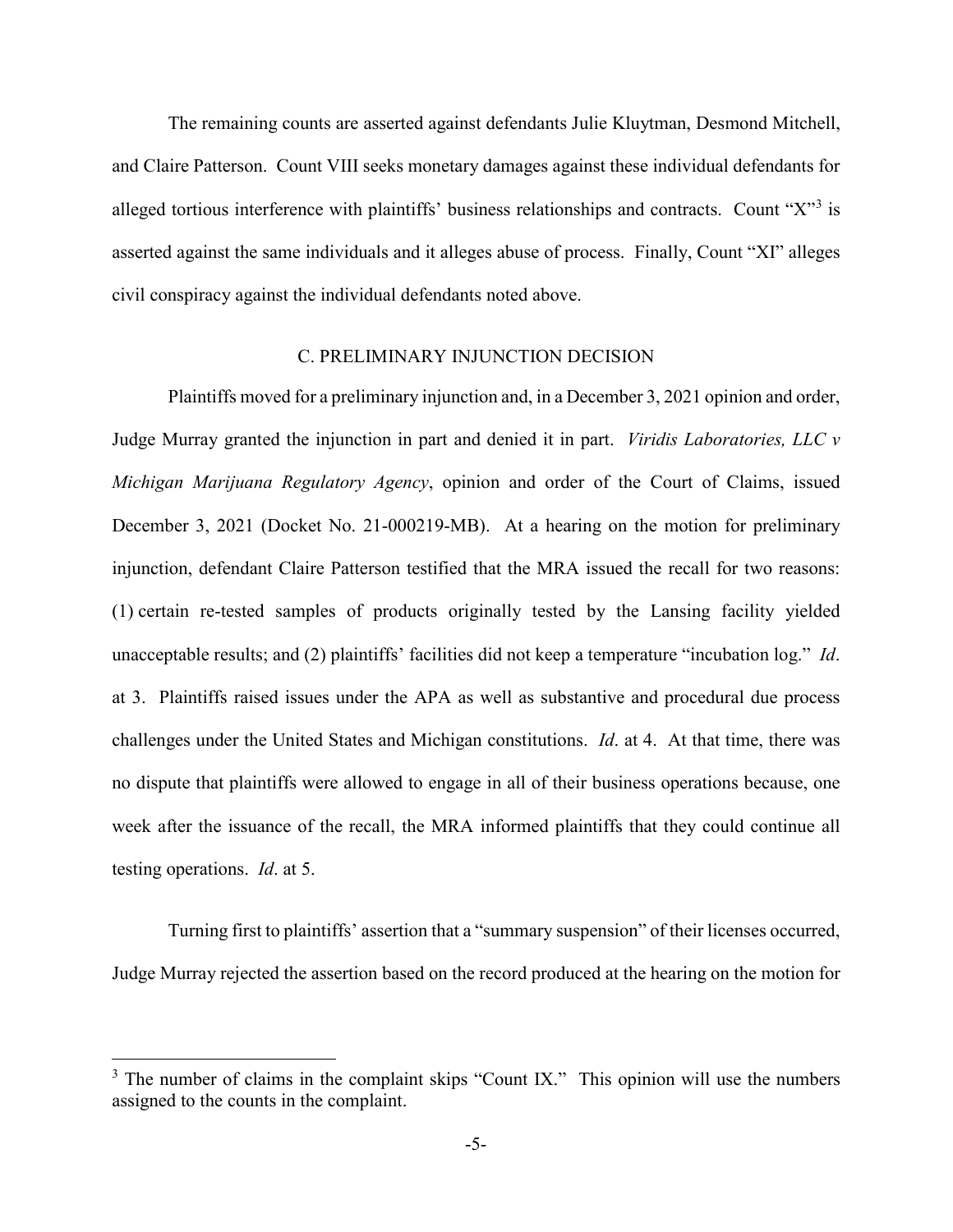preliminary injunction. *Id.* at 7. Judge Murray also noted that injunctive relief would not be appropriate for the purported "restriction" of plaintiffs' licenses, as there was no dispute that plaintiffs resumed their full testing operations approximately one week after the recall issued. *Id*.

Next, Judge Murray addressed plaintiffs' contentions that the MRA, arbitrarily and without adherence to the APA, created "new rules" for marijuana-product recalls. *Id*. at 7-8.Judge Murray rejected the notion that the MRA created new rules; instead, the recall "was merely a decision to issue a recall based upon [the MRA's] power to do so and the existing circumstances." *Id*. at 8. While noting that the MRA's decision may have been arbitrary in part, Judge Murray concluded that the recall decision "itself was not, in essence, the adoption of a rule and plaintiffs have provided no authority providing that such a decision can be considered so." *Id*. Accordingly, "much of plaintiffs' arguments about the failure to comply with the APA are not on point." *Id*.

Finally, while the prior opinion rejected many of plaintiffs' arguments, Judge Murray nevertheless granted a preliminary injunction in a limited scope as it concerned the Bay City facility. To that end, there was no dispute that the only re-testing done by the MRA concerned the Viridis facility in Lansing, and not the facility in Bay City. *Id*.In addition, there was no dispute that the purportedly missing "incubation log" was not required by statute or rule. *Id*. at 8-9. As a result, and while recognizing the extraordinary nature of a preliminary injunction, Judge Murray enjoined the recall as it pertained to the Bay City facility. *Id*. at 9-13.

# D. SUMMARY DISPOSITION ARGUMENTS

On or about December 15, 2021, defendants moved for summary disposition under MCR 2.116(C)(4), (C)(7), and (C)(8). With respect to that portion of its motion under subrule (C)(4), defendants argue that this Court lacks jurisdiction over the individual defendants in their individual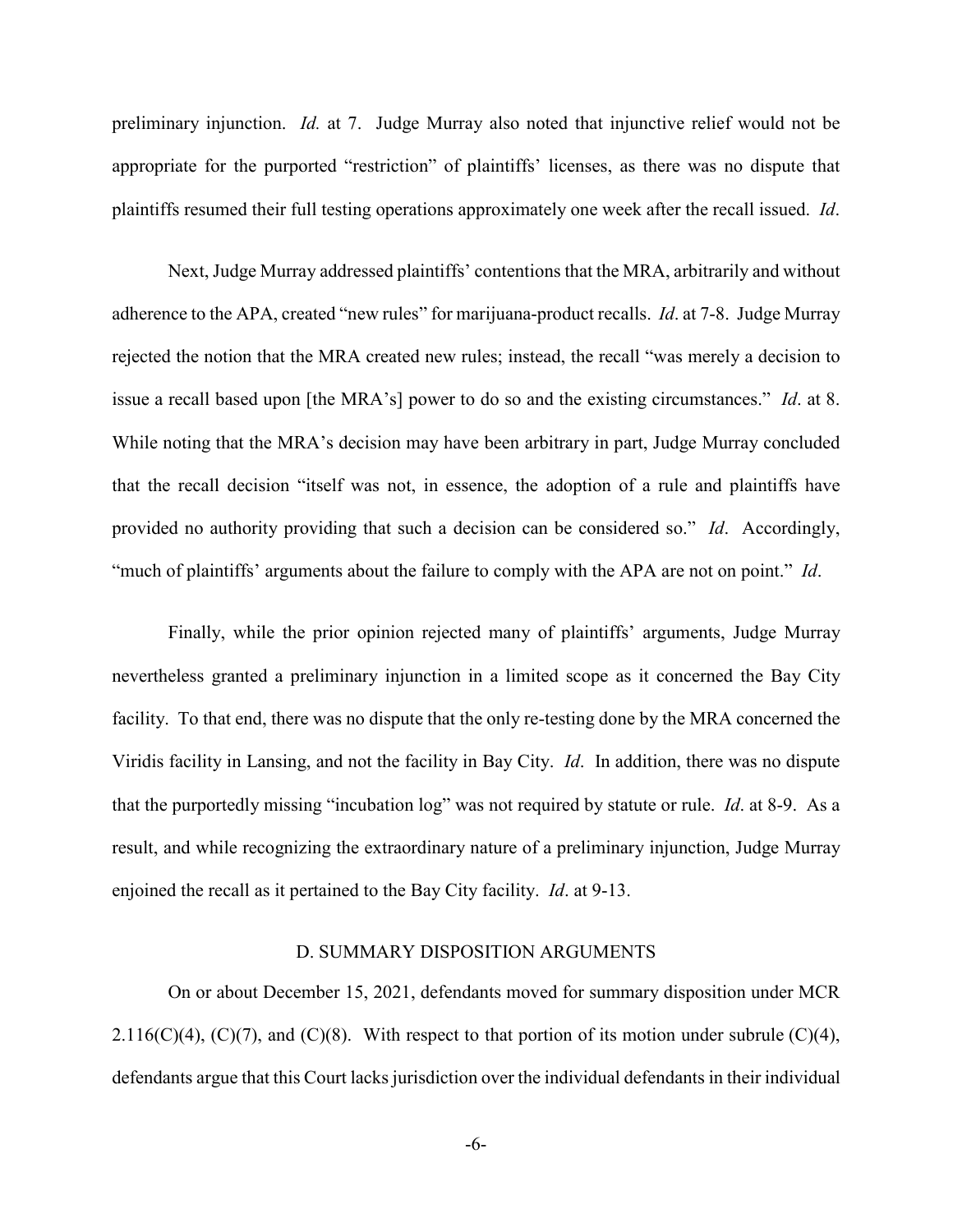capacities. In response, plaintiffs have subsequently conceded the same. In light of plaintiffs' concession, the Court will grant that portion of the motion as it concerns the individual defendants and they will be dismissed from this matter without prejudice to plaintiffs refiling in the appropriate court.

As it concerns that portion of the motion for summary disposition made under subrule  $(C)(7)$ , the MRA argues that it is immune from plaintiffs' claims for money damages. Plaintiffs have conceded this matter as well and have withdrawn their claims to the extent they seek monetary damages against the MRA.

Finally, plaintiffs have conceded that Counts I and II should be dismissed as well. As it concerns Count I, the MRA argues, and plaintiffs concede, that a request for injunctive relief is not a standalone cause of action. See *Redmond v Heller*, 332 Mich App 415, 432; 957 NW2d 357 (2020). Plaintiffs agree to the dismissal of Count I, but they continue to asset they are entitled to injunctive relief on one or all of their remaining claims, which they assert are meritorious. With respect to the request for writ of mandamus pleaded in Count II, plaintiffs agree that the claim is moot and they agree that it should be dismissed, given that the MRA has ceased any activities that affected plaintiffs' licenses.

With those concessions by plaintiffs, all that remains are: (1) the due process and equalprotection claims pleaded in Counts V-VII; and (2) plaintiffs' claims for declaratory relief in Counts III-IV of the complaint.

# II. ANALYSIS

At the outset, the Court will set forth the appropriate standard of review for the pending motion. While the MRA primarily cites MCR 2.116(C)(8) with respect to the only claims that

-7-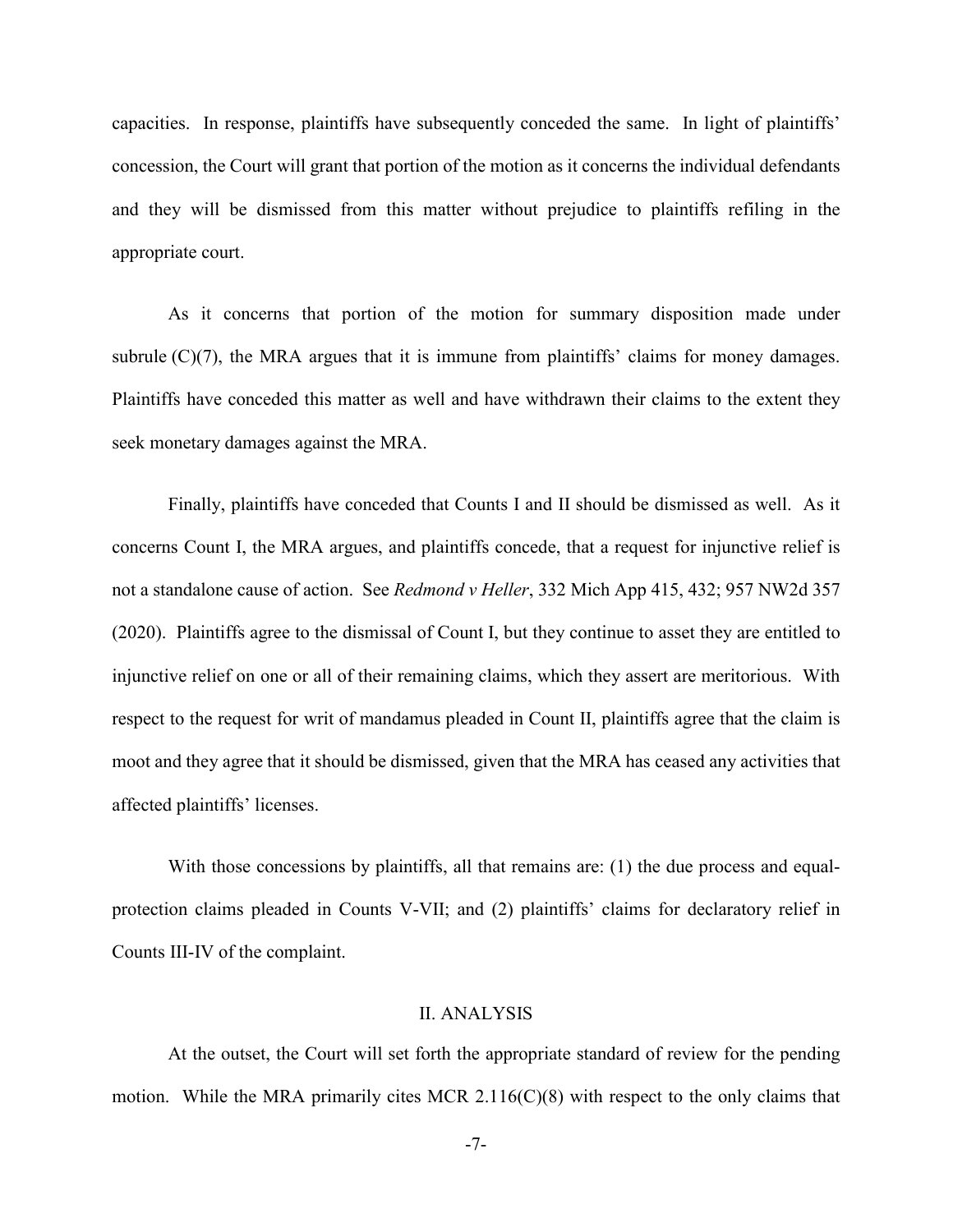remain after plaintiffs' concessions, the Court agrees with plaintiffs that MCR 2.116(C)(10) is the more appropriate subrule in light of the manner in which the issues have been briefed. See *Cuddington v United Health Servs, Inc*, 298 Mich App 264, 270; 826 NW2d 519 (2012). Indeed, both parties cite and rely on materials<sup>[4](#page-7-0)</sup> that are not part of the pleadings, such as the evidence offered at the hearing on the motion for preliminary injunction. Under subrule (C)(10), the Court reviews "the evidence submitted by the parties in a light most favorable to the nonmoving party to determine whether there is a genuine issue regarding any material fact." *Id*.

The Court next turns its attention, briefly, to the statutory authority of the MRA. The MRA is charged with administering and enforcing the state's marijuana laws—the Medical Marihuana Facilities Licensing Act and the Michigan Regulation and Taxation of Marihuana Act. MCL 333.27001(1). This includes promulgating and enforcing rules and enacting licensing procedures. MCL 333.27958(1)(a)-(b). Under Mich Admin Code, R 420.502(2), the MRA may, in order to "ensure access to safe sources of marihuana products," "recall marihuana products, issue safety warnings, and require a marihuana business to provide information material or notifications to a marihuana customer at the point of sale."

### A. COUNT III, IMPROPER RULEMAKING

The allegations contained in Count III contend that the MRA has adopted two rules, the "microbial rule" and the "log rule," and that the rules are invalid. Plaintiffs ask the Court to declare that these purported rules are invalid because their promulgation failed to comply with the APA

<span id="page-7-0"></span><sup>&</sup>lt;sup>4</sup> Defendants did not attach any documents to their briefing, but their brief contains numerous citations to the hearing on the motion for preliminary injunction and to testimony offered at that hearing.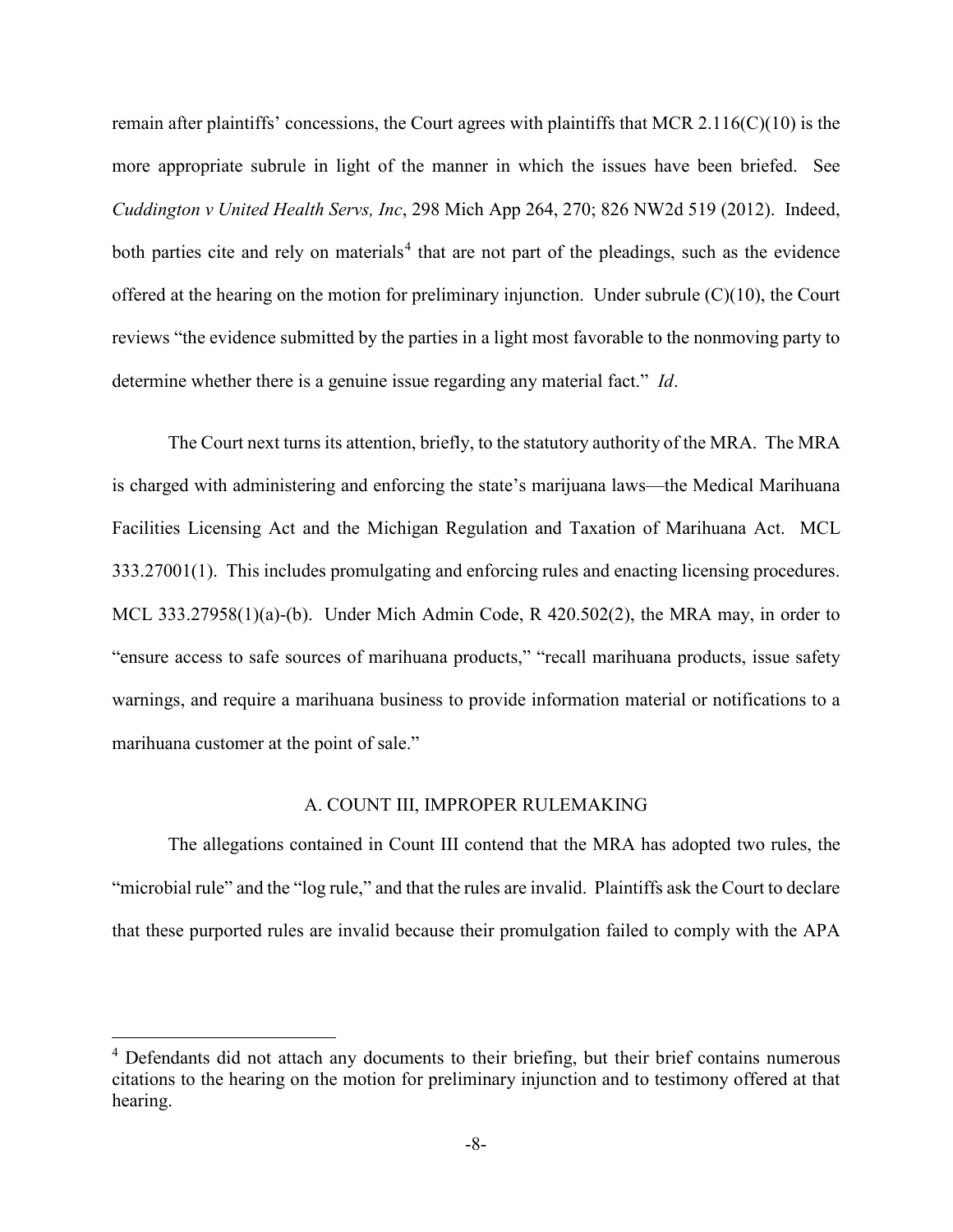and because they are arbitrary and capricious. "Under MCR 2.605(A)(1), a court 'may declare the rights and other legal relations of an interested party seeking a declaratory judgment, whether or not other relief is or could be sought or granted.' " *Federal Home Loan Mtg Corp v Werme*, 335 Mich App 461, 469; 966 NW2d 729 (2021), quoting MCR 2.605(A)(1). An "actual controversy" must exist in order for the court to issue declaratory relief. MCR 2.605(A)(1). For purposes of the rule, an "actual controversy" exists "when a declaratory judgment is necessary to guide a plaintiff's future conduct in order to preserve legal rights." *UAW v Central Mich Univ Trustees*, 295 Mich App 486, 495; 815 NW2d 132 (2012). "The essential requirement of an 'actual controversy' under the rule is that the plaintiff pleads and proves facts that demonstrate an adverse interest necessitating the sharpening of the issues raised." *Id*. (citation and some quotation marks omitted).

Count III of the complaint asks the Court to declare that the alleged microbial rule and log rule are invalid. However, the Court agrees with Judge Murray's analysis on a similar claim in the opinion and order denying injunctive relief. That is, it is apparent that the MRA did not, in fact, promulgate the alleged rules that lie at the heart of Count III. Instead, it merely enforced and applied an existing rule, R 420.502(2), that allowed it to issue a recall. A declaration is not needed to guide plaintiffs' conduct as it concerns rules that do not exist. See *UAW*, 295 Mich App at 495 (explaining that the "actual controversy" requirement "prevents a court from deciding hypothetical issues."). As a result, summary disposition is appropriate with respect to Count III.

## B. COUNT IV, LICENSE "RESTRICTIONS"

Count IV asks the Court to declare that the MRA lacks authority to summarily "restrict" a license. By all accounts, plaintiffs' licenses were never suspended by the MRA. At most, the record contains some dispute as to whether plaintiffs were restricted or believed they were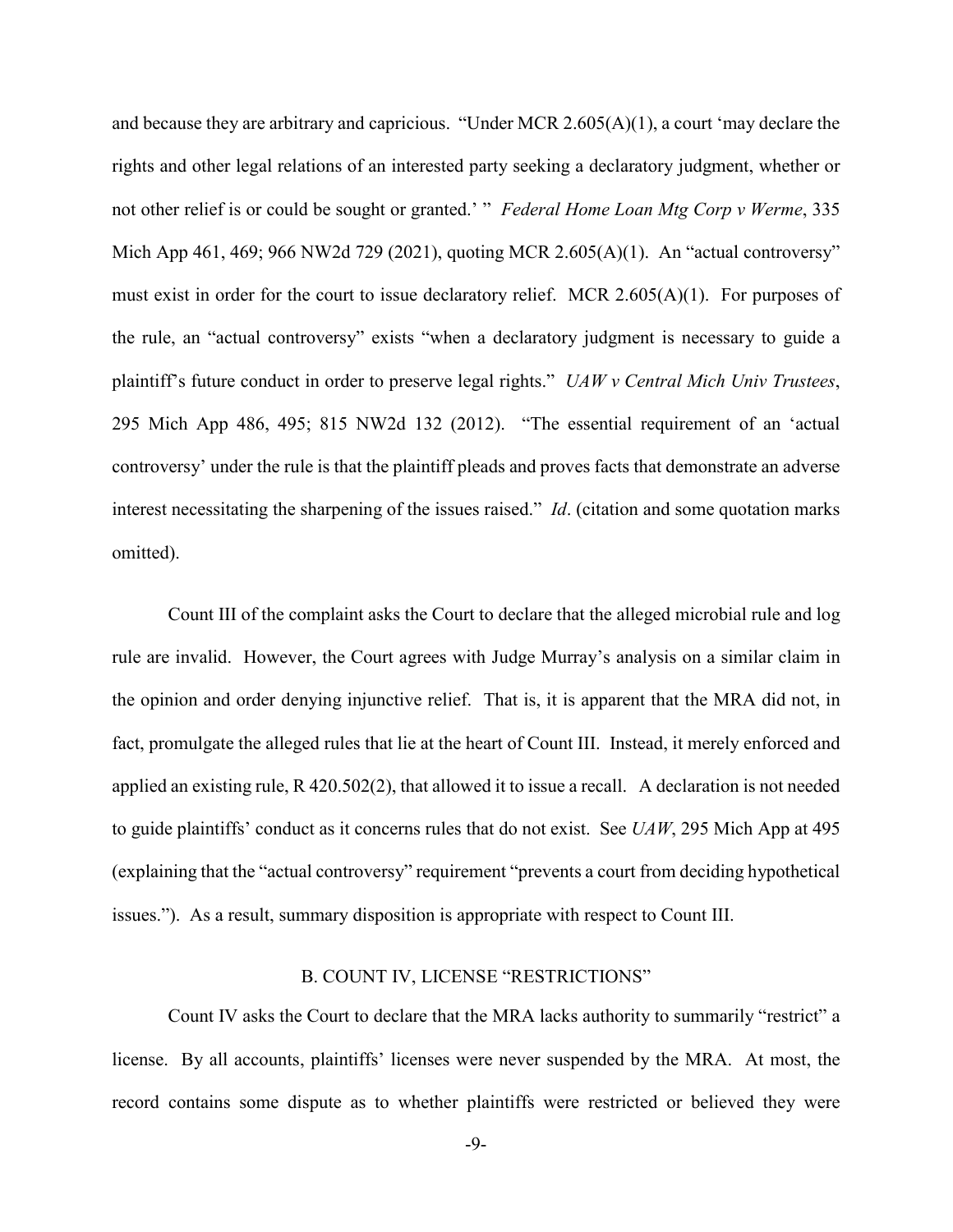restricted from performing certain testing activities. There is no dispute at this time, however, that any such restriction or perceived restriction ended approximately two months ago. The Court agrees with the MRA that any controversy related to the restriction or perceived restriction is moot at this time and that no live controversy exists. See *UAW*, 295 Mich App at 495 (explaining that MCR 2.605 "incorporates the doctrines of standing, ripeness, and mootness."). To that end, the only alleged injury occurred in the past and has been rectified. And while plaintiffs have raised concerns about the potential for future restrictions on their licenses, the Court will not issue declaratory relief based on hypothetical or anticipated events. *League of Women Voters of Mich v Secretary of State*, 506 Mich 561, 586; 957 NW2d 731 (2020).

### C. COUNTS V AND VI, DUE PROCESS

The due-process guarantees afforded under US Const, Amend XIV, § 1, and Const 1963, art 1, § 17 are procedural and substantive in nature. *Mettler Walloon, LLC v Melrose Twp*, 281 Mich App 184, 197; 761 NW2d 293 (2008). "Procedural due process requires notice and a meaningful opportunity to be heard before an impartial decision-maker." *In re TK*, 306 Mich App 698, 706; 859 NW2d 208 (2014). Due process protections also incorporate a substantive component that "bars certain arbitrary, wrongful government actions regardless of the fairness of the procedures used to implement them." *Zinermon v Burch*, 494 US 113, 125; 110 S Ct 975; 108 L Ed 2d 100 (1990) (citation and quotation marks omitted). "[T]he essence of a substantive due process claim is the arbitrary deprivation of liberty or property interest." *Mettler Walloon*, 281 Mich App at 201 (emphasis omitted). A litigant making a due-process claim under either component must establish a liberty or property interest. *Bonner v City of Brighton*, 495 Mich 209, 225-226; 848 NW2d 380 (2014).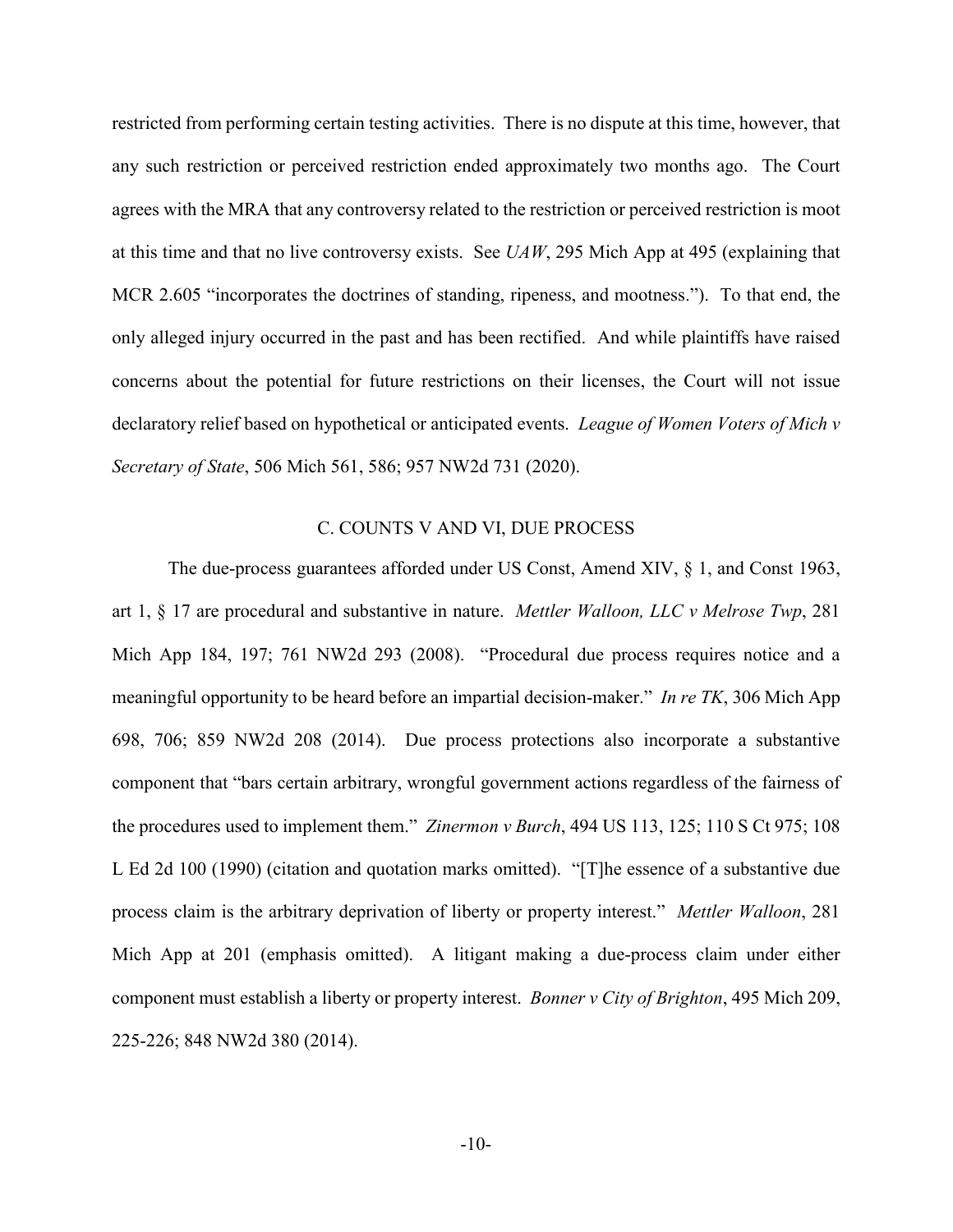Plaintiffs' procedural due process claim in Count V of the complaint alleges in ¶¶ 233-234 that plaintiffs were denied due process because they were not afforded an opportunity to participate in the MRA's promulgation of the purported "microbial rule" or "log rule," nor were they given an opportunity to challenge those rules. However, there can be no claim based on these allegations given that the evidence produced at the motion for preliminary injunction hearing showed, as noted above, that no such "rules" were ever promulgated.

Plaintiffs' allegations in Count V also contend that the MRA improperly suspended or restricted plaintiffs' license without affording them the process that they were due. The holder of a license possesses a property interest in the license that can give rise to due process protections. *Bundo v Walled Lake*, 395 Mich 679, 695; 238 NW2d 154 (1976). Here, however, there was no suspension of plaintiffs' licenses to conduct testing. Thus, plaintiffs' procedural due process claim must fail. In short, the procedures of which plaintiffs were allegedly deprived did not apply because they claim an interference with a property right—the suspension of their licenses—that did not occur.

While plaintiffs' procedural due process claim fails, though, the Court nevertheless agrees with Judge Murray's conclusion that the issuance of the recall as it concerned the Bay City facility was an arbitrary action that can give rise to a substantive due process violation. The due process clause protects against arbitrary government action, see *Bonner*, 495 Mich at 224; *Mettler Walloon*, 281 Mich App at 201, and the issuance of the recall against the Bay City facility was, on the Court's review of the record, arbitrary and without basis. Whether viewed as interference with a property right, or as interference with the facility's ability to engage in commerce in its chosen field, see *Wilkerson v Johnson*, 699 F2d 325, 328 (CA 6, 1983), the MRA's action with respect to the Bay City facility was arbitrary. Indeed, there was no re-testing that suggested a problem with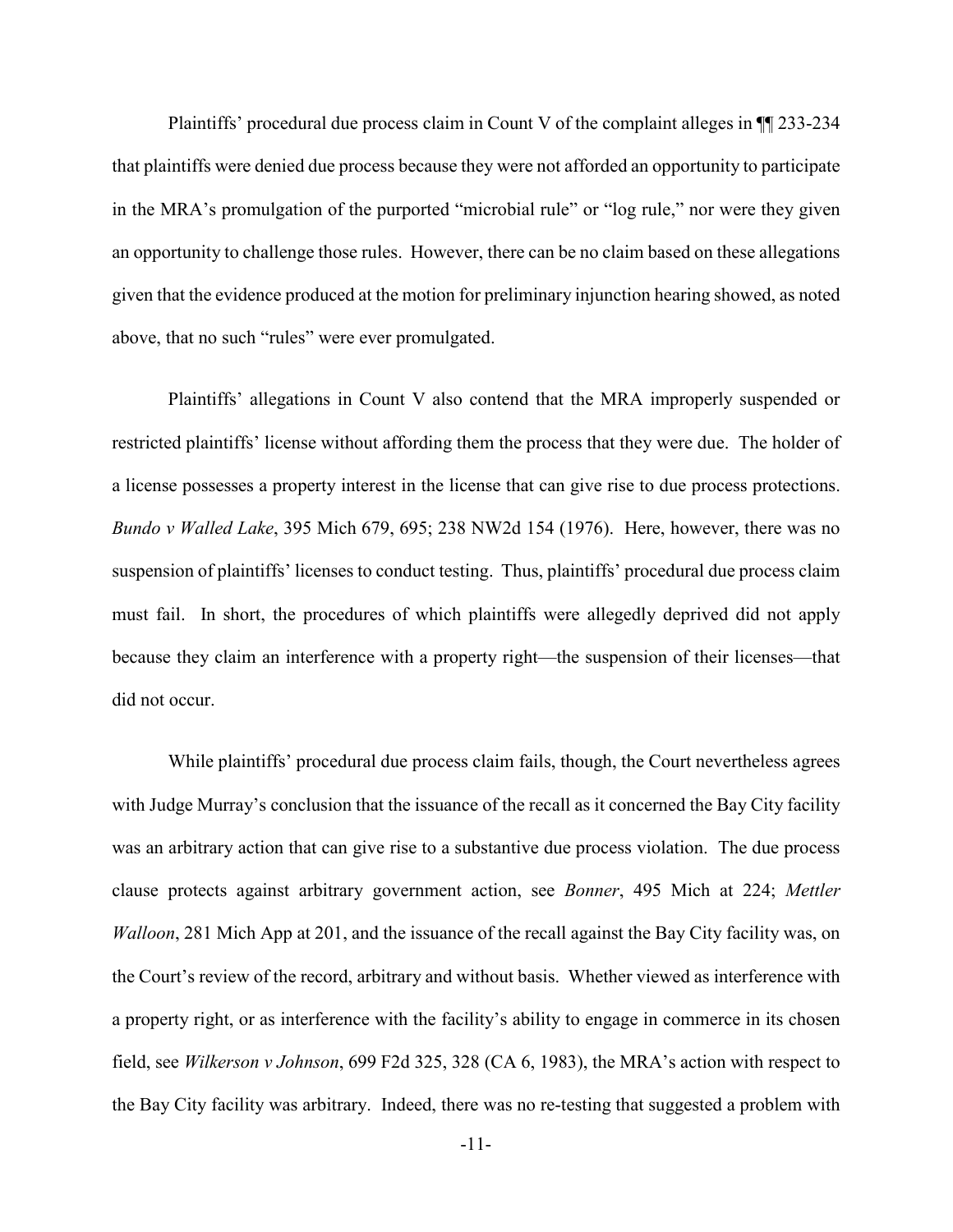the facility's products and the facility was a separate legal entity from the Lansing facility. The record revealed no viable reason for extending the recall to the Bay City Facility. And as recognized by Judge Murray:

Injunction is the appropriate remedy to determine whether rights have been affected by the arbitrary or unreasonable action of an administrative agency. If the discretionary power of an administrative agency is abused or its judgment improperly exercised, the judiciary has the right to restrain the same. [*Reed v Civil Serv Comm*, 301 Mich 137, 152; 3 NW2d 41 (1942).]

Furthermore, the threat of irreparable harm to the reputation of the Bay City facility arising out of the recall remains and has largely been left unrebutted. Such harm weighs in favor of issuing a permanent injunction to prohibit the MRA from enforcing the November recall against the Bay City facility. See *Slis v State*, 332 Mich App 312, 362-363; 956 NW2d 569 (2020); *Wiggins v City of Burton*, 291 Mich App 532, 558-559; 805 NW2d 517 (2011) (discussing injunctive relief). Likewise, the inadequacy of other available remedies and a weighing of the interests involved weigh in favor of granting permanent injunctive relief to the Bay City facility with respect to the MRA's arbitrary recall decision as to that facility. See *Kernen v Homestead Devel Co*, 232 Mich 503, 514; 591 NW2d 369 (1998).

The same arbitrary action was not, however, present with respect to the recall issued against the Lansing facility. The contains some evidence of defendants' assertions that there were accuracy and reliability issues with the product tested by the Lansing facility. While plaintiffs disagreed with the results as well as the decision to issue the recall—and the scope of the products recalled from the Lansing facility—an agency's decision is not arbitrary merely because plaintiffs disagree with the decision. See *Mich Farm Bureau v Dep't of Environmental Quality*, 292 /Mich App 106, 145; 807 NW2d 866 (2011). The administrative code gave the MRA authority to issue a recall to ensure safe access to marijuana products, and the Court declines, on the record before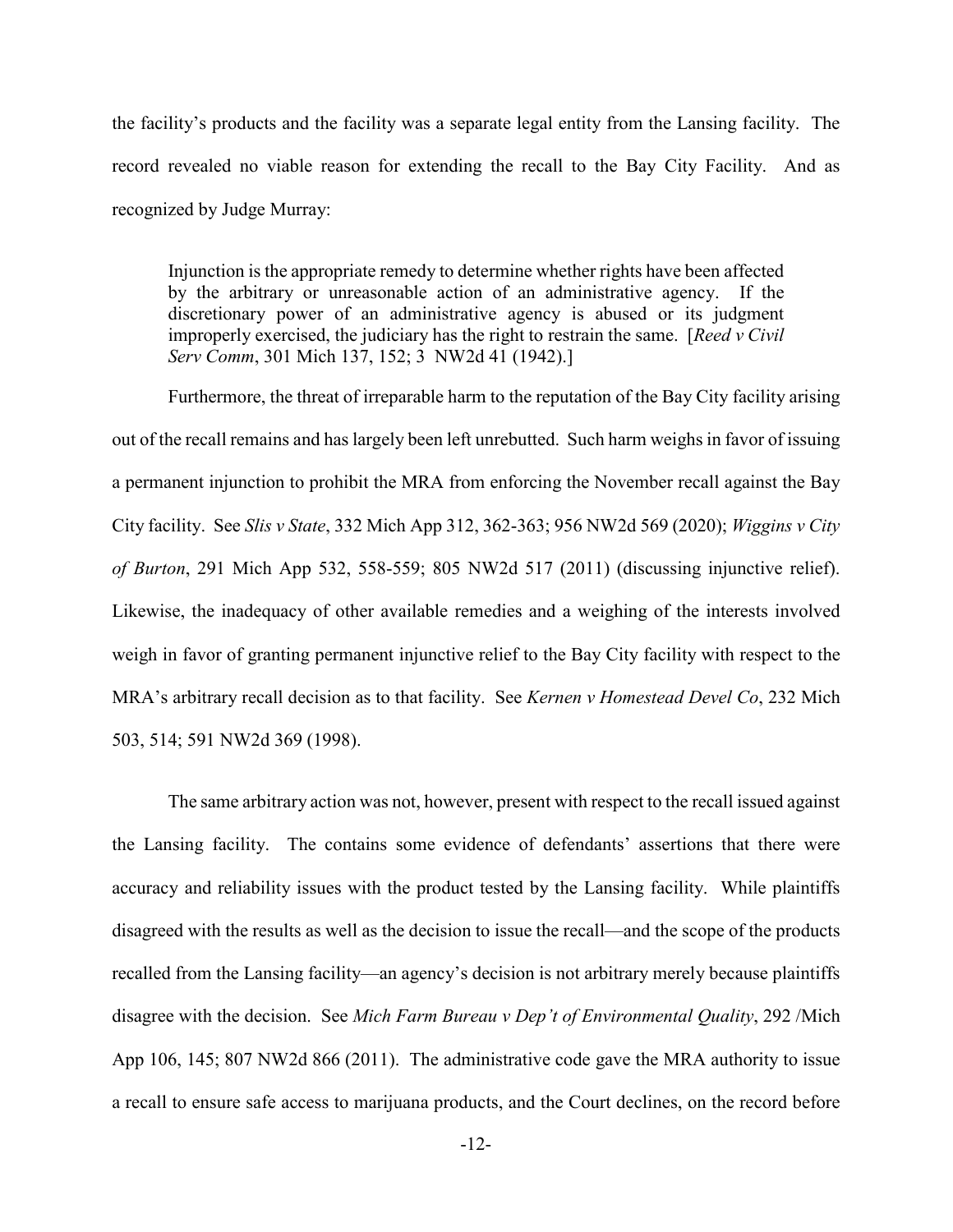it, to conclude that the safety recall with respect to the Lansing facility was arbitrary. See Mich Admin Code, R 420.502(2); *Henderson v Civil Serv Comm*, 321 Mich App 25, 44; 913 NW2d 665 (2017).

### D. COUNT VII, EQUAL PROTECTION

The equal-protection clauses of the United States and Michigan constitutions both provide that "no person shall be denied the equal protection of the law." *Shepherd Montessori Ctr Milan v Ann Arbor Charter Twp*, 486 Mich 311, 318; 783 NW2d 695 (2010), citing US Const, Am XIV; Const 1963, art 1,  $\S$  2. The "threshold inquiry" for purposes of an equal-protection claim is "whether plaintiff has been treated differently from a similarly situated entity." *Id*. "To be considered similarly situated, the challenger and his comparators must be prima facie identical in all relevant respects or directly comparable . . . in all material respects." *Lima Twp v Bateson*, 302 Mich App 483, 503; 838 NW2d 898 (2013) (citation and quotation marks omitted). In general, an equal-protection analysis also demands an examination of whether the government actor has treated the plaintiff differently based on a suspect or quasi-suspect classification. *Shepherd Montessori*, 486 Mich at 319. Here, plaintiffs have conceded that no such classification is at play, and that the least demanding level of review—rational-basis review—applies to their equalprotection claim. Under this deferential standard of review, the agency action is presumed to be valid, and plaintiffs bear the burden of proving otherwise. *Ass'n of Home Help Care Agencies v Dep't of Health & Human Servs*, 334 Mich App 674, 394; 965 NW2d 707 (2020). A classification challenged under the rational-basis test will be upheld if it "is supported by any set of facts, either known or which could reasonably be assumed, even if such facts may be debatable." *Id*. (citation and quotation marks omitted).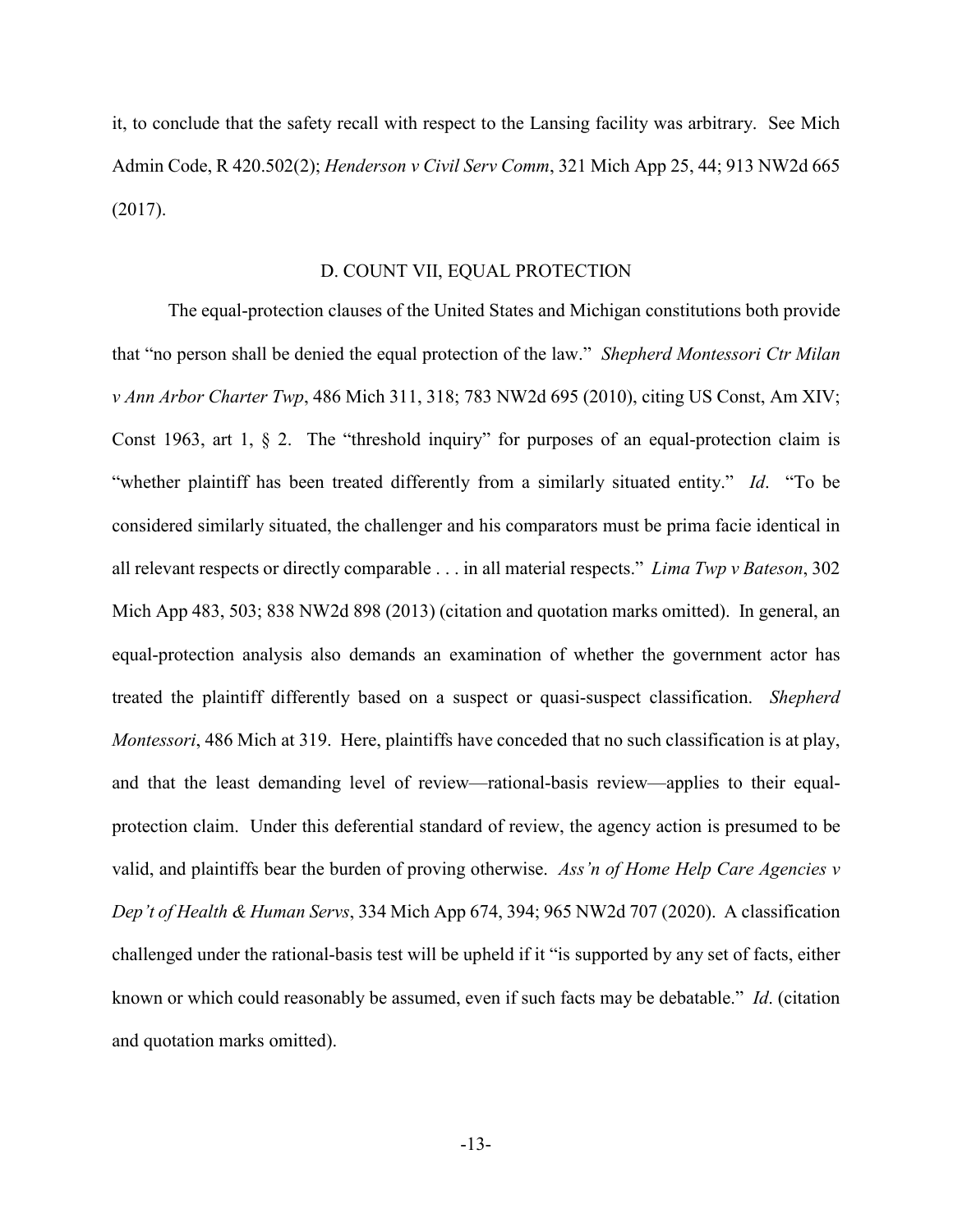While plaintiffs' complaint contains allegations regarding other, purported entities to which they are similarly situated, the Court concludes that plaintiffs fall short of pleading or showing that they are in fact similarly situated to the other entities that purportedly faced lesser punishments from the MRA. That is, although ¶ 277 of the complaint cites instances where other facilities did not face a product recall, it is not immediately apparent, and plaintiffs have not adequately explained how, the circumstances present with those other entities are similar to those present in the instant case. It is not apparent that the same or similar safety concerns cited in this case were involved in those other cases. Moreover, plaintiffs fail to show a lack of a rational basis in any event. Under Mich Amin Code, R 420.502(2), the MRA had authority to issue a recall to ensure access to safe sources of marijuana products. And here, the MRA identified testing discrepancies that implicated safety concerns. That the wisdom of such a recall is or could be debatable is not enough to survive rational-basis review or to establish an equal-protection claim. See *Ass'n of Home Help Care Agencies*, 334 Mich App at 694-695.

#### III. CONCLUSION

IT IS HEREBY ORDERED that defendants' motion for summary disposition is GRANTED in part and DENIED in part. In addition, the dismissal against the individual defendants for lack of jurisdiction is without prejudice to plaintiffs refiling in the proper court.

IT IS HEREBY FURTHER ORDERED that summary disposition is GRANTED in part to plaintiff Viridis North, LLC, as the non-moving party. See MCR 2.116(I)(2). To that end, defendant MRA is hereby permanently enjoined from enforcing the November 17, 2021 recall as it pertains to plaintiff Viridis North, LLC.